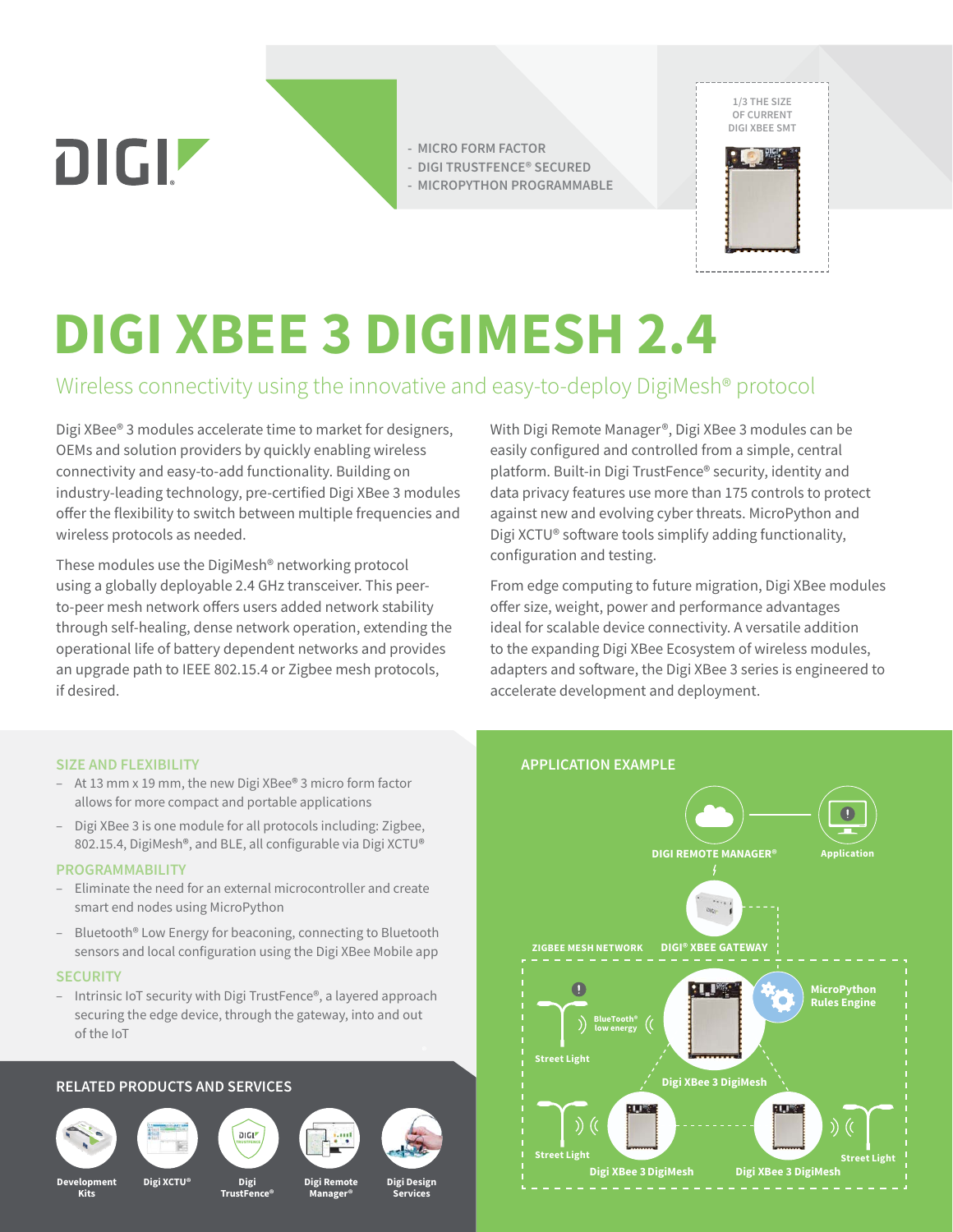| <b>SPECIFICATIONS</b>                            | Digi XBee 3 DigiMesh <sup>®</sup>                          | Digi XBee 3 DigiMesh® PRO |
|--------------------------------------------------|------------------------------------------------------------|---------------------------|
| <b>PERFORMANCE</b>                               |                                                            |                           |
| <b>DATA RATE</b>                                 | RF 250 Kbps, serial up to 1 Mbps                           |                           |
| <b>INDOOR/URBAN RANGE*</b>                       | Up to 60 m (200 ft)                                        | Up to 90 m (300 ft)       |
| <b>OUTDOOR/RF LINE-OF-SIGHT</b><br><b>RANGE*</b> | Up to 1200 m (4000 ft)                                     | Up to 3200 m (2 miles)    |
| <b>TRANSMIT POWER</b>                            | +8 dBm                                                     | $+19$ dBm                 |
| <b>RECEIVER SENSITIVITY (1% PER)</b>             | -103 dBm normal mode                                       |                           |
| <b>FEATURES</b>                                  |                                                            |                           |
| <b>SERIAL DATA INTERFACE</b>                     | UART, SPI, I <sup>2</sup> C                                |                           |
| <b>CONFIGURATION METHOD</b>                      | API or AT commands, local or over-the-air (OTA)            |                           |
| <b>FREQUENCY BAND</b>                            | ISM 2.4 GHz                                                |                           |
| <b>FORM FACTOR</b>                               | Micro                                                      |                           |
| <b>INTERFERENCE IMMUNITY</b>                     | DSSS (Direct Sequence Spread Spectrum)                     |                           |
| <b>ADC INPUTS</b>                                | (4) 10-bit ADC inputs                                      |                           |
| <b>DIGITAL I/O</b>                               | 15                                                         |                           |
| <b>ANTENNA OPTIONS</b>                           | Micro: U.FL Antenna, RF Pad, Chip Antenna                  |                           |
| <b>OPERATING TEMPERATURE</b>                     | -40° C to 85° C (-40° F to 185° F)                         |                           |
| DIMENSIONS (L X W X H)                           | Micro: 13 x 19 x 2 mm (0.533 x 0.76 x 0.087 in)            |                           |
| PROGRAMMABILITY                                  |                                                            |                           |
| <b>MEMORY</b>                                    | 1 MB / 128 KB RAM                                          |                           |
| <b>CPU/CLOCK SPEED</b>                           | HCS08 / up to 50.33 MHz                                    |                           |
| NETWORKING AND SECURITY                          |                                                            |                           |
| <b>PROTOCOL</b>                                  | 802.15.4                                                   |                           |
| <b>ENCRYPTION</b>                                | 128/256 bit AES                                            |                           |
| <b>RELIABLE PACKET DELIVERY</b>                  | Retries/acknowledgements                                   |                           |
| <b>IDS</b>                                       | PAN ID and addresses, cluster IDs and endpoints (optional) |                           |
| <b>CHANNELS</b>                                  | 16 channels                                                |                           |
| <b>POWER REQUIREMENTS</b>                        |                                                            |                           |
| <b>SUPPLY VOLTAGE</b>                            | 2.1 to 3.6 V                                               |                           |
| <b>TRANSMIT CURRENT</b>                          | 135 mA @ 19 dBm                                            |                           |
| <b>RECEIVE CURRENT</b>                           | 17 mA                                                      |                           |
| <b>POWER-DOWN CURRENT</b>                        | 2 micro Amp @ 25° C (77° F)                                |                           |
| REGULATORY APPROVALS                             |                                                            |                           |
| FCC, IC (NORTH AMERICA)                          | Yes                                                        | Yes                       |
| <b>ETSI (EUROPE)</b>                             | Yes                                                        | No                        |
| <b>RCM (AUSTRALIA)</b>                           | Yes                                                        | Yes                       |
| <b>ANATEL (BRAZIL)</b>                           | Yes                                                        | Yes                       |
| <b>TELECK MIC (JAPAN)</b>                        | Yes                                                        | No                        |
| <b>KCC (SOUTH KOREA)</b>                         | Yes                                                        | Yes                       |

\*Range figure estimates are based on free-air terrain with limited sources of interference. Actual range will vary based on transmitting power, orientation of transmitter and receiver, height of transmitting antenna, height of receiving antenna, weather conditions, interference sources in the area, and terrain between receiver and transmitter, including indoor and outdoor structures such as walls, trees, buildings, hills, and mountains.